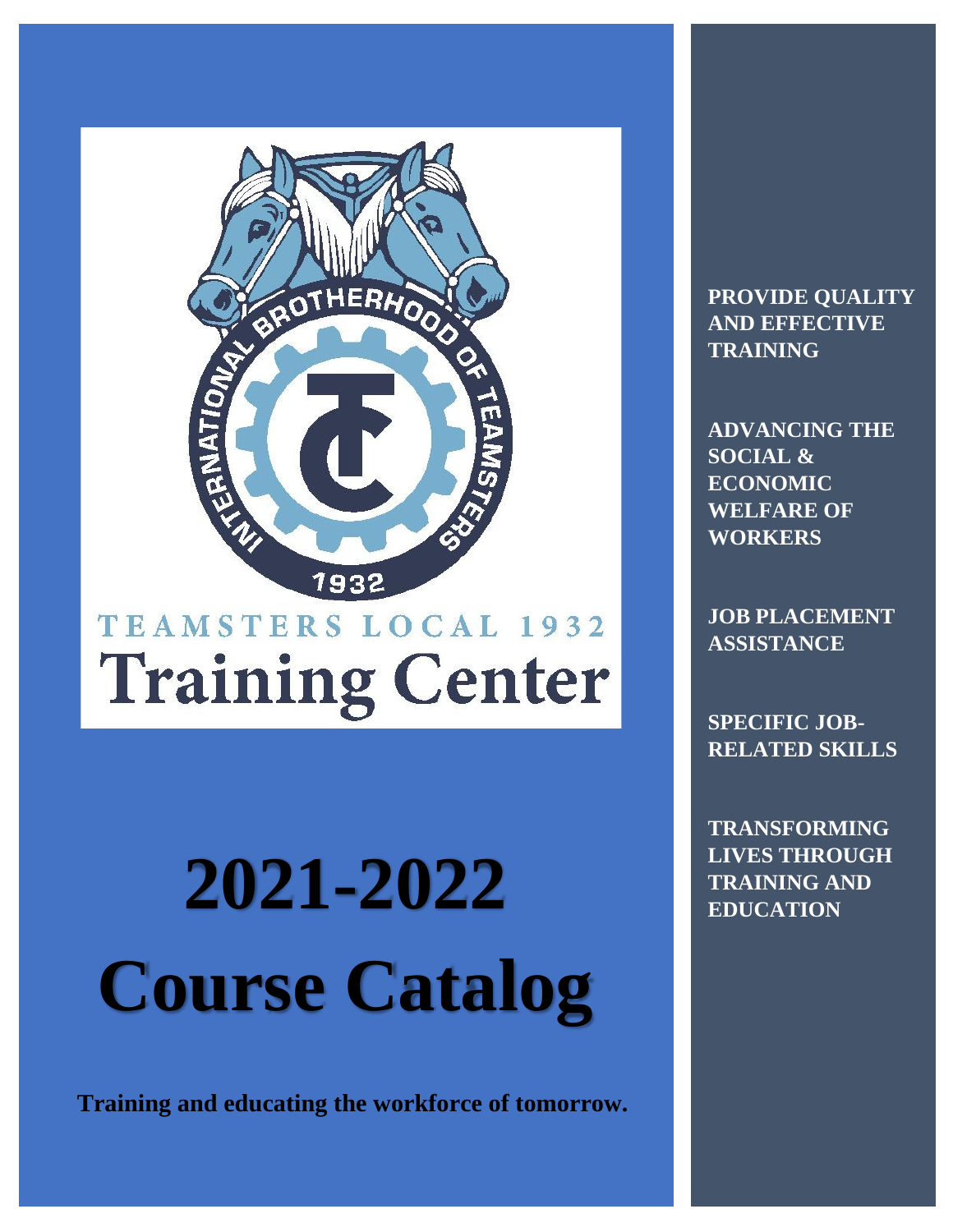

Welcome to the Teamsters Local 1932 Training Center!

You are entering a training program that will allow you to develop skills and knowledge in various industries that will serve you throughout your lifetime. The training is designed to prepare you and give you the skills and knowledge to successfully enter into the workplace. You are expected to learn and apply the lessons taught and demonstrate these skills. Teamsters Local 1932 Training Center is committed to help you succeed in your studies from start to finish.

This catalog is designed to assist you in choosing a training program. After reviewing the catalog, we encourage you to visit us and see first hand the benefits described. The learning process depends on your participation. You must be committed to attending all classes, and complete the independent/online work in a timely manner. Each lesson builds on the next lesson and gives you the foundation needed to pursue a career in your chosen field. Your desire to attend classes and your commitment to learning are the first steps toward good work habits that will assure your success in the workplace.

Your attendance is carefully monitored. If your attendance falls below the attendance requirements listed in this catalog you will be dismissed from the program.

#### Every student that successfully completes the program of study, will be awarded an appropriate certificate verifying the fact. Program completion records will be made available within two weeks after completion.

Teamsters Local 1932 Training Center has made every reasonable effort to determine that information stated in this catalog is current and correct. Courses and programs offered, together with matters contained herein, are subject to change without notice.

### General Information

| Welcome                    | 1 |
|----------------------------|---|
| <b>Mission Statement</b>   | 2 |
| <b>Course Requirements</b> | 3 |
| School Calendar            | 4 |
| Attendance                 | 5 |
| Courses                    | 6 |
| Code of Conduct            | 7 |
| Tuition                    | 8 |
| <b>COVID Policy</b>        | 9 |
|                            |   |
|                            |   |
|                            |   |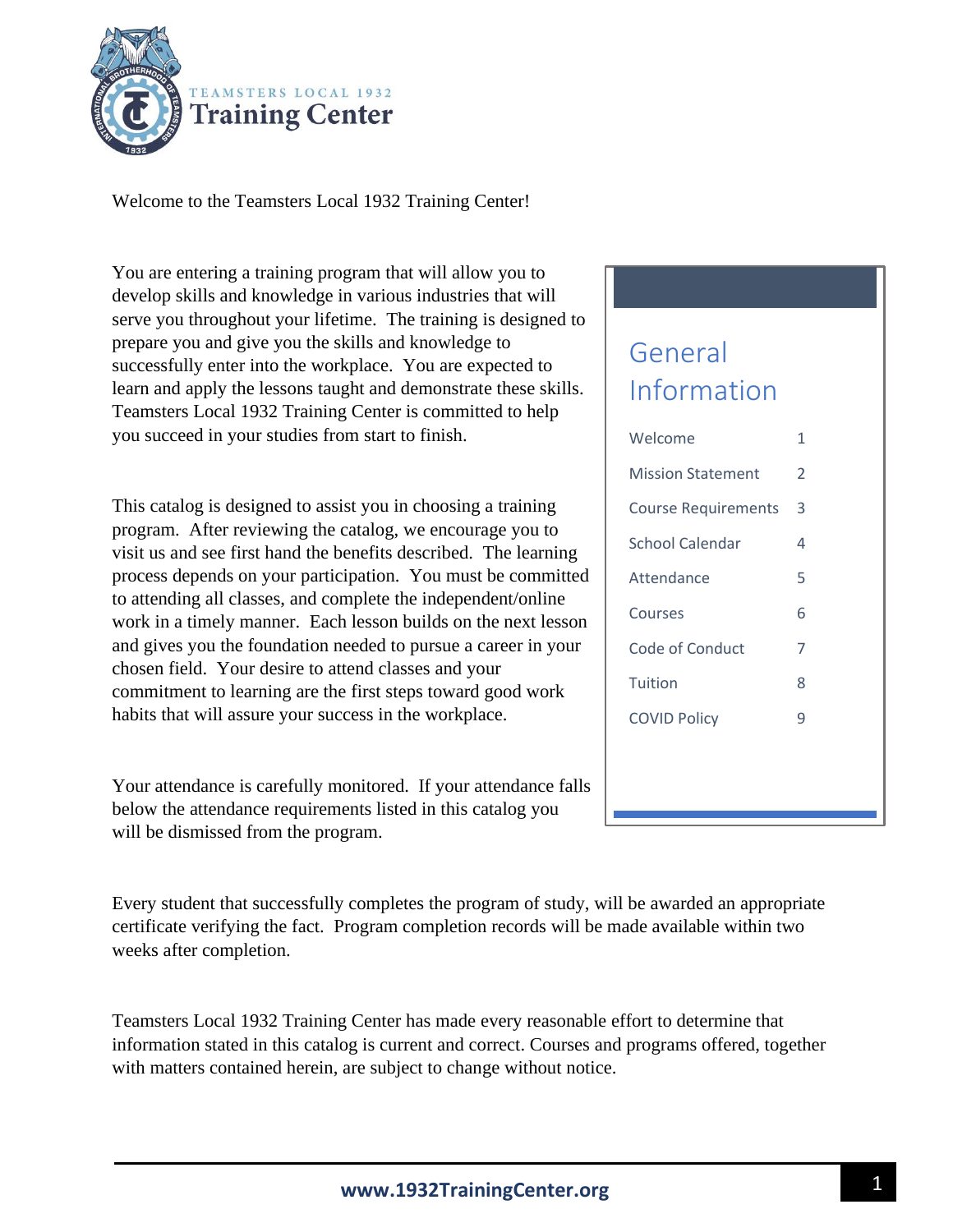

### **MISSION**

It is the Mission of the Teamsters Local 1932 Training Center to educate, train and develop the skills of the working class to contribute to the success and growth of the industries in the Inland Empire. We are committed to be a strong contributor to bring back a thriving union workforce for the betterment of the community as well as educate our youth on career paths that support middle class jobs.

### **GOALS**

- 1. *Promote quality training* and a skilled workforce to produce positive change for the Inland Empire.
- 2. *Advance the social, economic*, and educational welfare of the workforce.
- 3. *Educate and Train* students with essential skills needed to enter the workforce or advance their careers.
- 4. *Upskill and Reskill* students with the latest work trends and reinforce existing skills and competencies so students are prepared for everyday tasks in the field of interest
- 5. *Provide quality, effective training* designed to provide the needed skills and knowledge to enter into the workforce.
- 6. *Impart specific job-related skills* and knowledge to students systematically so that they may learn quickly.
- 7. *Create a positive learning environment* that focuses on the development of the student with job specific skills
- 8. *Engage students* with strong, comprehensive curriculum to meet students interests and needs.
- 9. *Encourage employee retention* by providing skilled workers who are confident, optimistic and ready for future job opportunities.
- 10. *Invest in a thriving workforce* by collaborating with community leaders, business and workers for the betterment of communities through a skilled workforce.
- 11. *Develop growth mindset* through student-centered learning and encourage positive attitudes through sound decisions and opportunities.
- 12. *Contribute* to the success and growth of in demand industries through education and training a workforce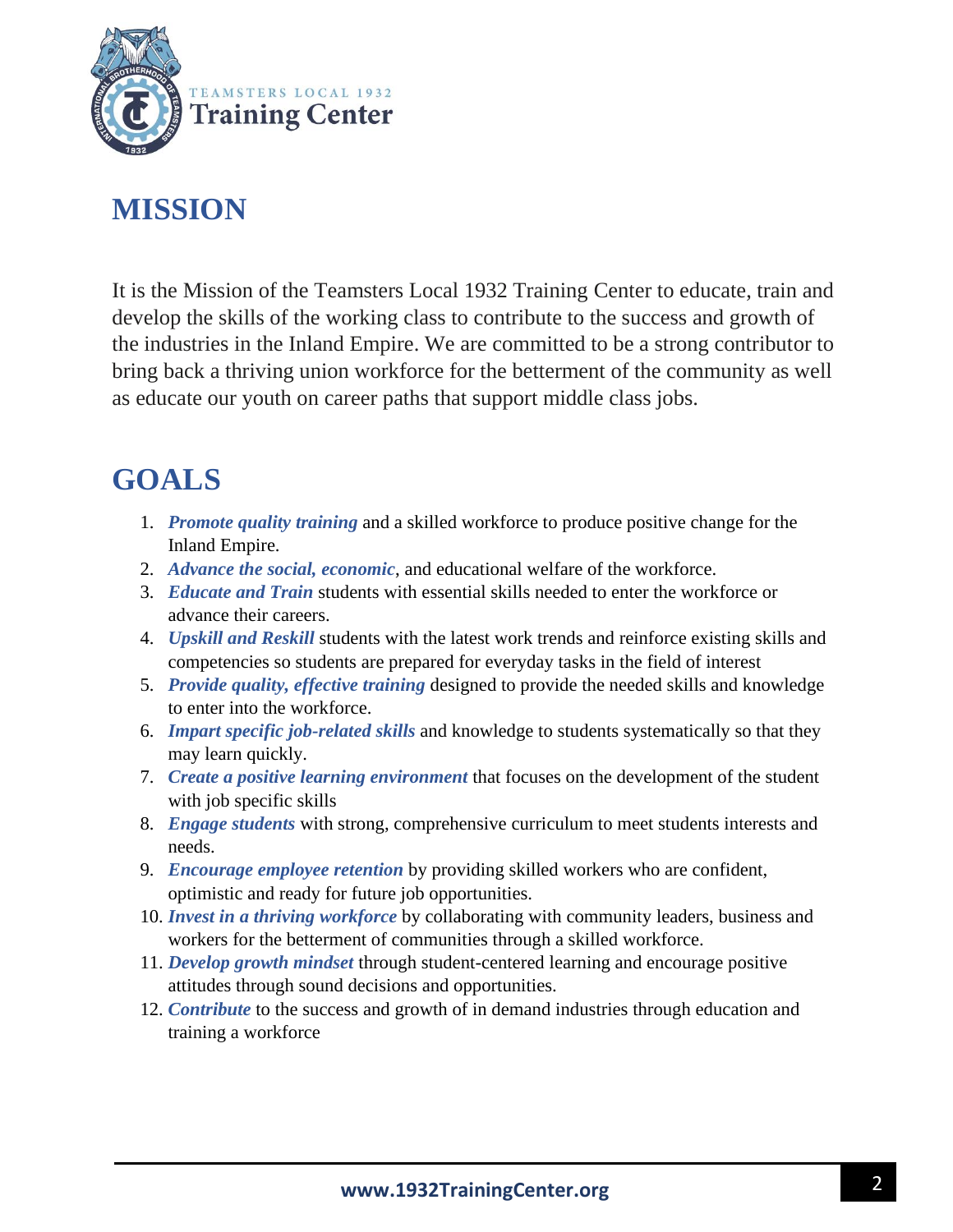

### **NONDESCRIMINATION POLICY**

Teamsters Local 1932 Training Center does not discriminate on the basis of race, color, ancestry, national origin, sex, age, religious creed or marital status in any policies, procedures, or practices.

### **LANGUAGE OF INSTRUCTION**

All classes are taught in English. The Training Center does not offer English as a Second Language classes. English proficiency is required of students to be able to complete the needed classwork.

### **TRAINING COURSE REQUIREMENTS**

Teamsters Local 1932 Training Center courses are a hybrid combination of in-person learning, independent/online learning and hands on training. Our courses are designed so adult learners can have the flexibility needed to successfully complete the training program while gaining the needed skills to enter into the workforce.

The purpose of the hybrid model is to utilize the best of both features, allowing students to ability to receive the benefits of face-to-face learning in a traditional classroom, as well as independent/on-line learning to accommodate schedules.

Students will need:

- Possess a high school diploma, or its equivalent
- A personal email address
- Access to a computer or laptop to complete the independent/online portion
	- o If a student does not have access to a computer or laptop, students can utilize the computer lab at the Training Center during its operating hours.
- Access to a web browser (internet)
- An understanding of computers skills, motivation and a commitment to learn and work on their own.
- Students are expected to complete all online work by Monday class the following week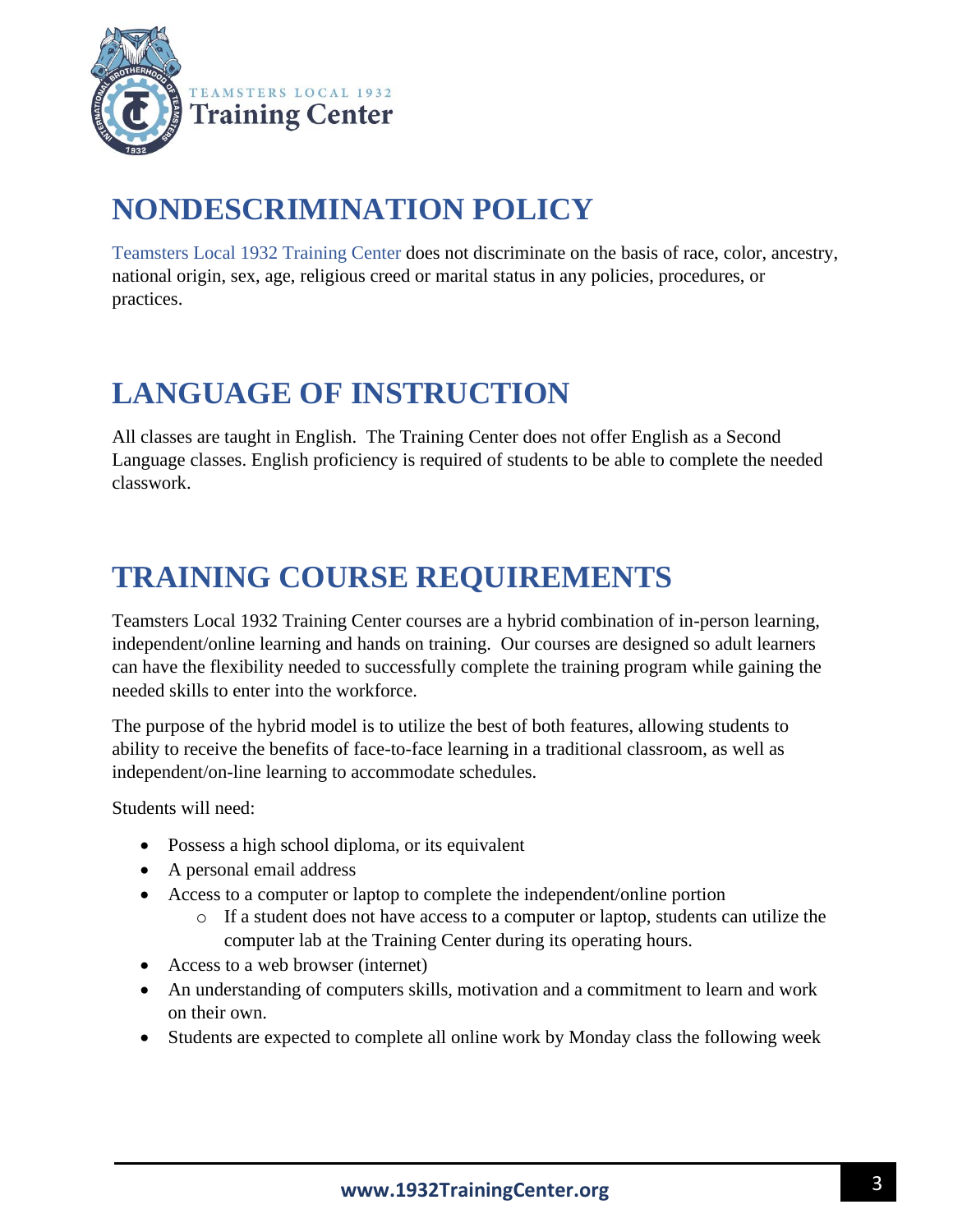

### **2022 SCHOOL CALENDAR**

Teamsters Local 1932 Training Center observes thirteen holidays each year on which no classes will be conducted. Subject to scheduling requirements, those holidays may include:

| January 1, 2022      | New Year's Day            |
|----------------------|---------------------------|
| January 17, 2022     | Martin Luther King Day    |
| February 21, 2022    | Presidents Day            |
| April 18-22, 2022    | <b>Spring Break</b>       |
| May 30, 2022         | <b>Memorial Day</b>       |
| July 4, 2022         | Independence Day          |
| September 5, 2022    | Labor Day                 |
| November 11, 2022    | <b>Veterans</b> Day       |
| November 21-25, 2022 | <b>Thanksgiving Break</b> |
| December 19-31, 2022 | Winter Break              |
| January 2, 2022      | <b>Classes Resume</b>     |

#### **Schedule of Sessions**

| January 3, 2022  | Winter 1 Courses Start        |
|------------------|-------------------------------|
| February 7, 2022 | Winter 2 Courses Start        |
| March 21, 2022   | <b>Spring 1 Courses Start</b> |
| May 2, 2022      | <b>Spring 2 Courses Start</b> |
| June 6, 2022     | <b>Summer Courses Start</b>   |
| TRD              | <b>Fall Courses</b>           |

#### **Hours of Instruction**

| Monday & Friday | $6:00 \text{pm} - 9:00 \text{pm}$ |
|-----------------|-----------------------------------|
|                 |                                   |

*\*\*All programs, courses, dates and times are subject to change*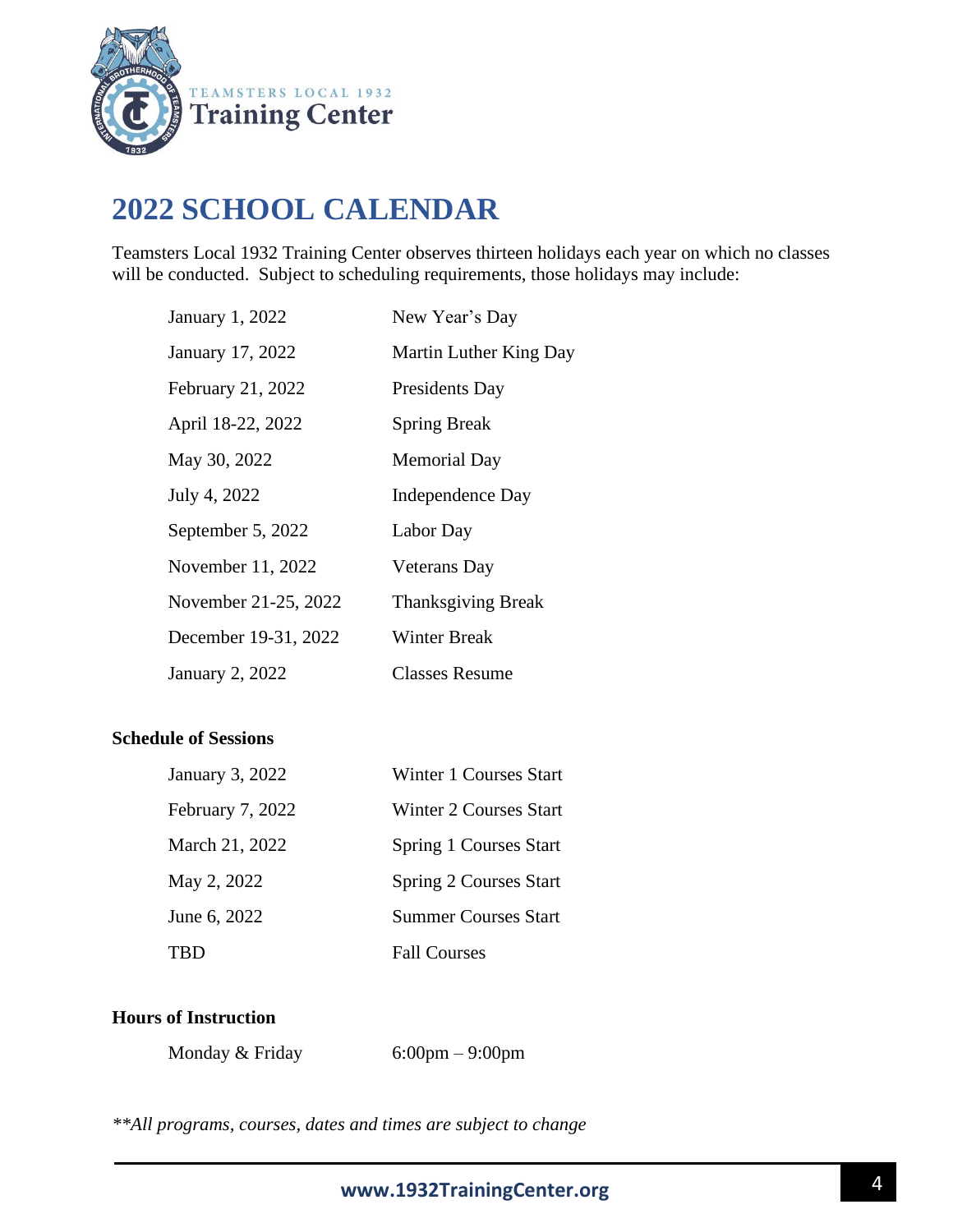

### **ATTENDANCE**

#### **ABSENCE**

Students are expected to attend all classes (in-person & independent/online) and as required attend all apprenticeship/hands-on days. Regular attendance and punctuality prepares the student for a successful career. During the course, students are expected to arrange their schedule to make non-emergency appointments on days outside of course class days. If a student misses or is absent from any combination of 2 classes (in-person or on-line) or apprenticeship days, the student will be dropped from the training class and no refund will be issued.

#### **TARDINESS / LEAVE EARLY**

All students are required to sign attendance rosters and be ready for instruction prior to the start of class. Students that are not present or ready for instruction before the start of class will be considered tardy. 2 tardies or leaving class early will be considered an absence. Being present for the entire class is essential to the program.

#### **MAKE-UP WORK**

Students will be required to make up all assignments, exams, or other work missed as a result of any absence. The student must make arrangements with the instructor to ensure that all work is made-up before the end of the program. Arrangements to make up a missed exam must be made with the instructor the day the student returns from the absence.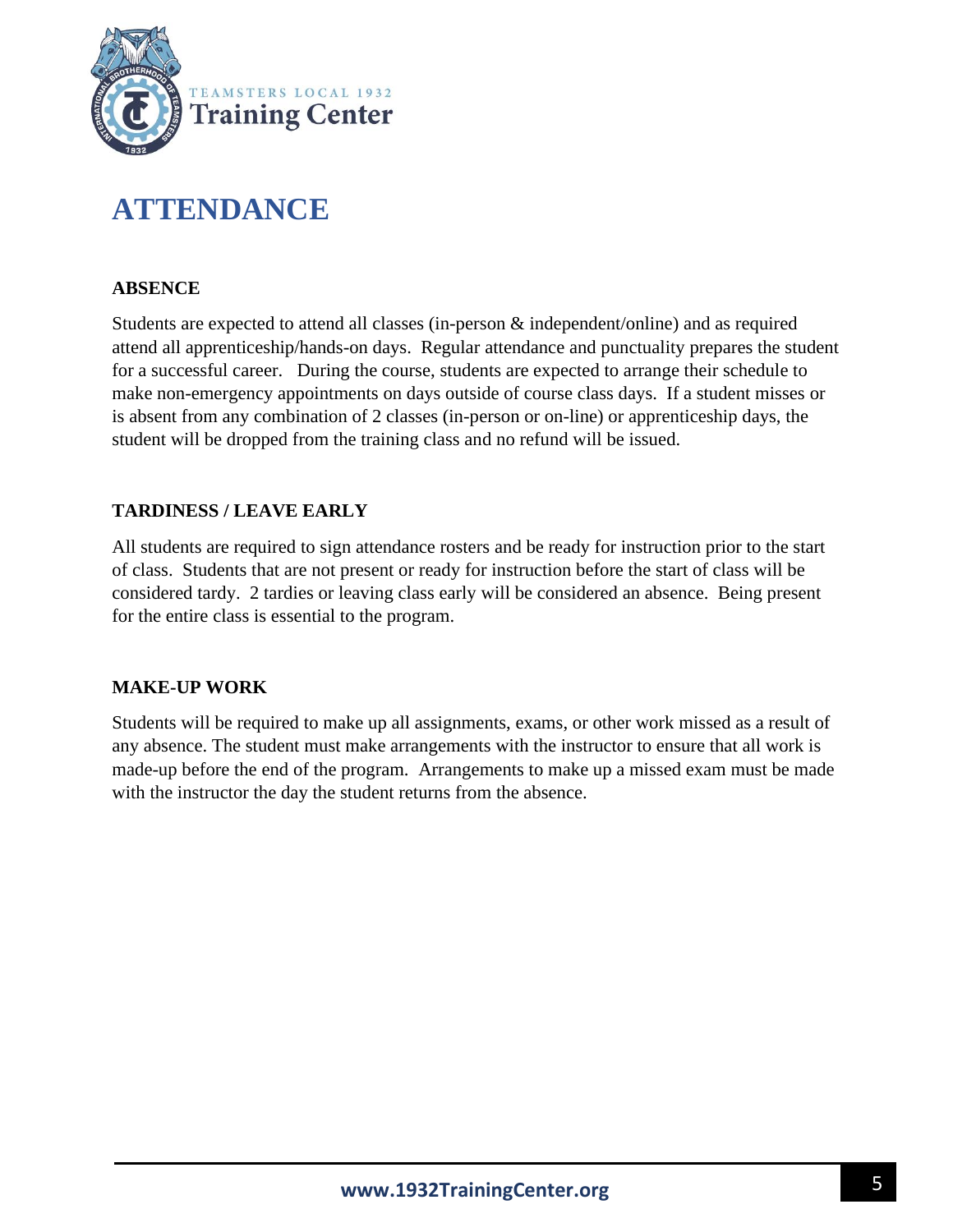

### **COURSES**

#### **Warehouse / Distribution Certification**

This training program is designed to give participants the opportunity seeking employment in the Warehouse/Distribution sector a better knowledge about this industry. The training course is comprised of both classroom and hands-on instruction, reviewing warehouse/distribution safety and (PIT) powered industrial truck.

Participants will be trained on:

- General principles of safe-truck operation
- Types of vehicles being used in the workplace
- The hazards of the workplace created by the use of the vehicle, along with pallet building (stacking) and along with all equipment commonly found in warehouse/distribution.

By completing this course, participants will receive the knowledge, skills and certification required to work in such industry. Participants will be ready to enter the workforce with effective training and skills to be successful.

#### **Office Assistant**

Training program is designed to prepare participants for a job as an entry level Office Assistant in a variety of industries including large businesses, county offices, some medical fields and more. The need for qualified and dependable professionals is in demand and will offer the opportunity for advancement.

Through this program you will gain and refine skills such as:

- Workplace Communication
- Preparing emails and letters
- Workplace ethics
- Time Management
- Workplace Technology
- Efficiency in organization

The training course provides an in depth look at activities and functions common to an office setting, the role an Office Assistant plays and will help you excel in an Office Assistant position.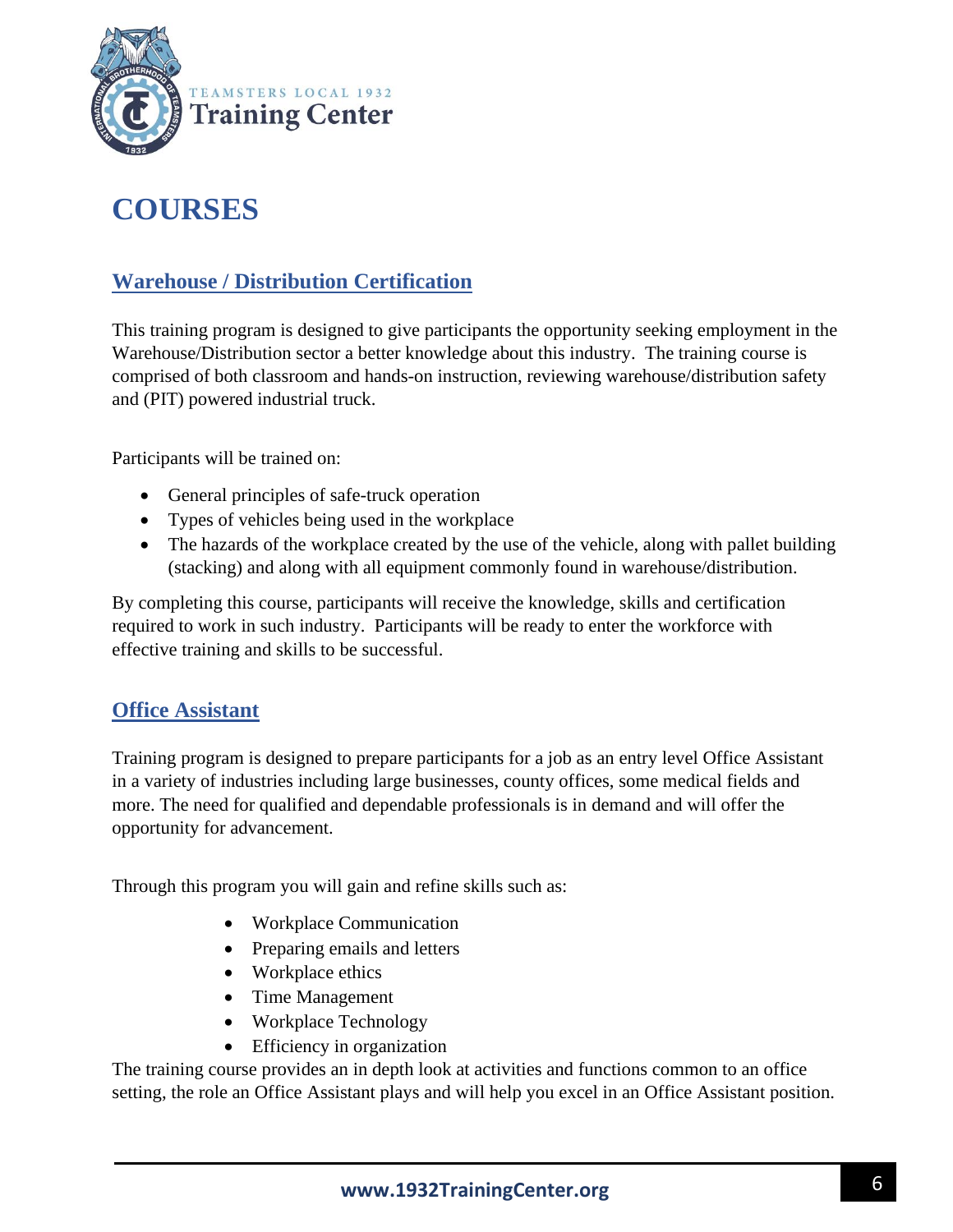

### **STUDENT CODE OF CONDUCT**

Students are expected to conduct themselves in a manner appropriate to a professional work environment.

Violations of the training centers student conduct policy include, but are not limited to, the following: destroying or damaging training center property; use of any illegal drugs or alcohol while on training center property or attending training program under the influence of illegal drugs or alcohol; cheating on an examination; exhibiting violence, insubordination, or inappropriate language or behavior toward any training center staff, guest or student.

Cell phones and other electronic devices are not allowed during class/apprenticeship time.

Computer usage is for training course related work only.

Violations of the code of conduct may result in immediate termination from the program and no refund of fees issued. Students are expected to adhere to the Conduct Policy. Refusal to follow any instructors' orders, any acts of disrespect, cursing or displays of inappropriate and unprofessional attitude to staff, guests, or students alike, may constitute the student being dismissed from the program.

Students should behave in a professional manner at all times.

### **DISMISSAL / RE-ADMISSION**

As a general rule, students that are dropped/dismissed form the program are not re-admitted unless there has been a bona fide extraneous circumstance. In these cases, re-admittance is contingent upon approval from the Center Director.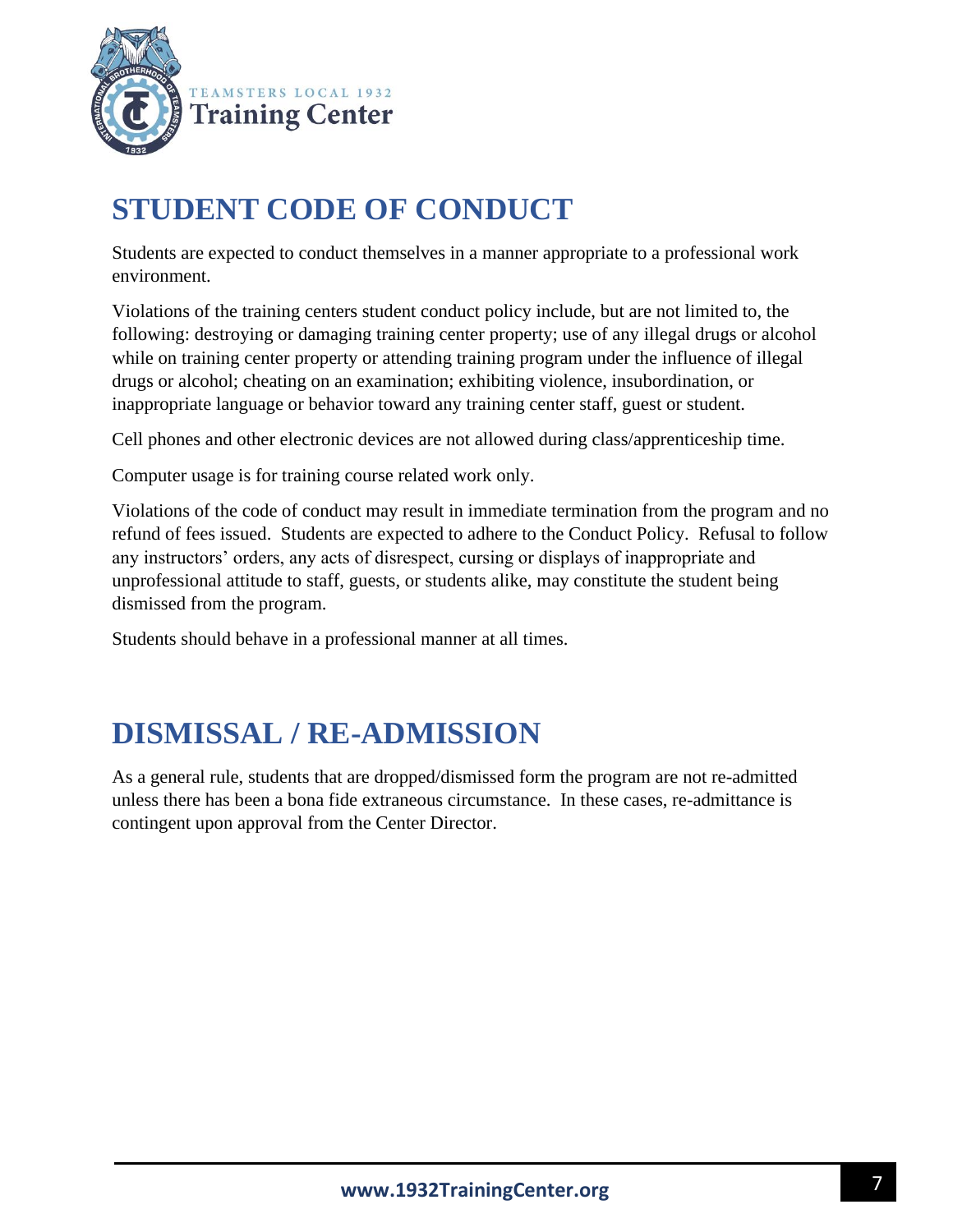

### **PERFORMANCE REQUIREMENTS FOR COMPLETION**

The following requirements must be met to qualify for certification of completion in the schools training program:

- Students must complete all modulars in the course they are registered for and pass each exam.
- Must attend 85% of classes (in-person and online)
- Complete all designated requirements of the program

### **TUITION**

Teamsters Local 1932 Training Center is dedicated to providing affordable training courses. We offer payment plans, scholarships and more. Course cost varies on course selected.

Teamsters Local 1932 and the Training Center host various events to members and the public, such as membership meetings, job fairs, organizing efforts and more at our locations. These events may be photographed, videotaped or webcast. Teamsters Local 1932 Training Center has no means to prevent such photography, videotaping or webcasting from including a specific student. By attending an event, course, program of Teamsters Local 1932 or Teamsters Local 1932 Training Center, a person is granting Teamsters Local 1932 and its affiliates the right to use any such still or motion images or voice recordings in future publicity or publications as needed and without compensation. NO release shall be required by the Teamsters Local 1932 and Teamsters Local 1932 Training Center to utilize in an appropriate manner any images captured.